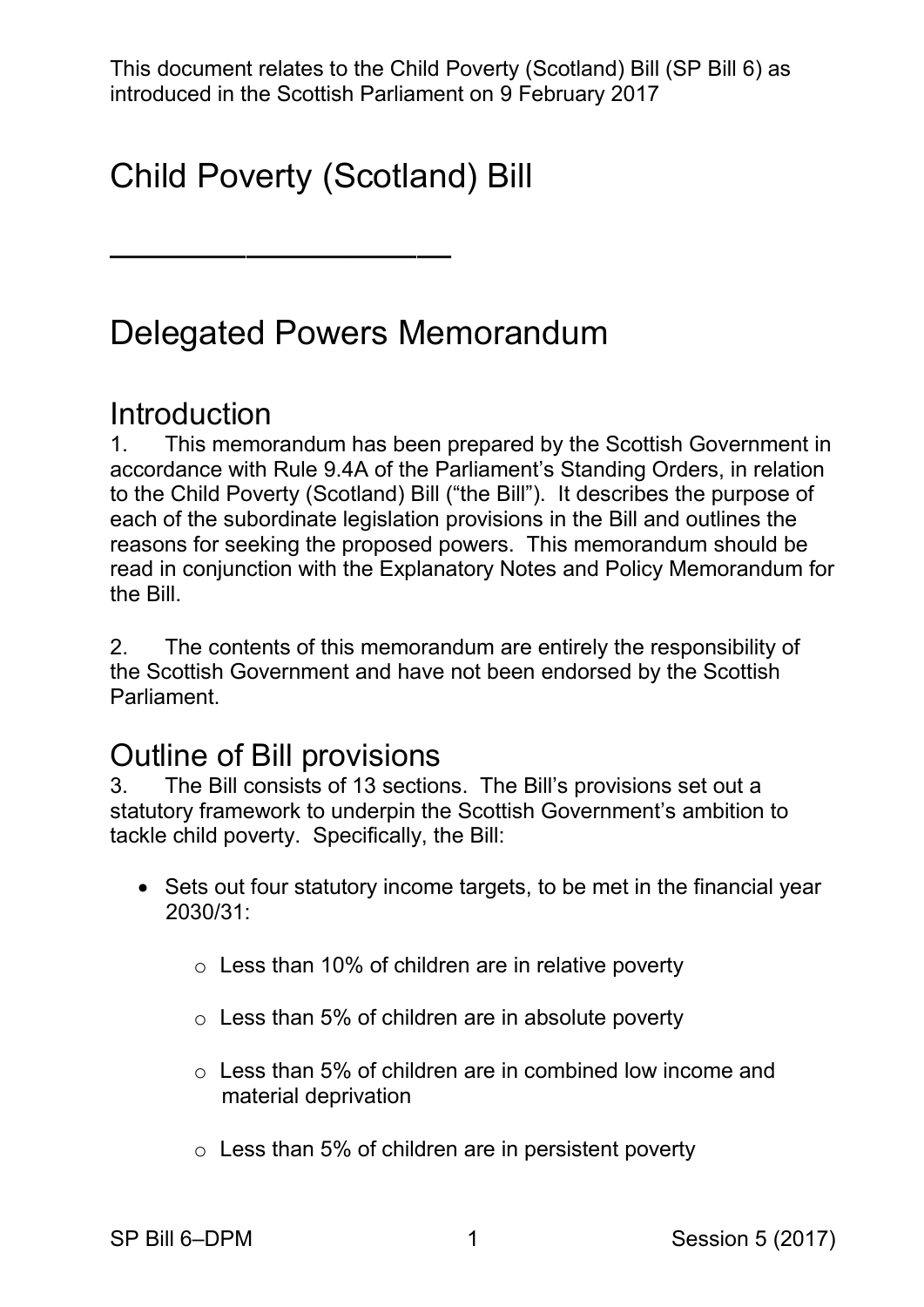- • Places a duty on Scottish Ministers to publish Child Poverty Delivery Plans, with the first plan covering the 3 year period from 1 April 2018 and two further plans each covering a 5 year period, and to report on those Plans annually
- annually on activity they are taking to reduce child poverty. • Places a duty on local authorities and health boards to report

4. Further information about the Bill's provisions is contained in the Explanatory Notes and Financial Memorandum published separately as SP Bill 6, and in the Policy Memorandum published separately as SP Bill 6.

#### Rationale for subordinate legislation

described in more detail below. 5. The Bill contains one subordinate legislation making power,

described in more detail below.<br>6. In deciding whether legislative provisions should be specified on the face of the Bill or left to subordinate legislation, the Scottish Government has had regard to:

- the need to make proper use of valuable Parliamentary time;
- the need to provide the flexibility to respond to changing circumstances without the need for further primary legislation; and

Parliament. 7. The need to anticipate the unexpected, which might otherwise frustrate the purpose of the provision in primary legislation approved by Parliament.<br>2016 - Parliament States<br>2016 - Parliament States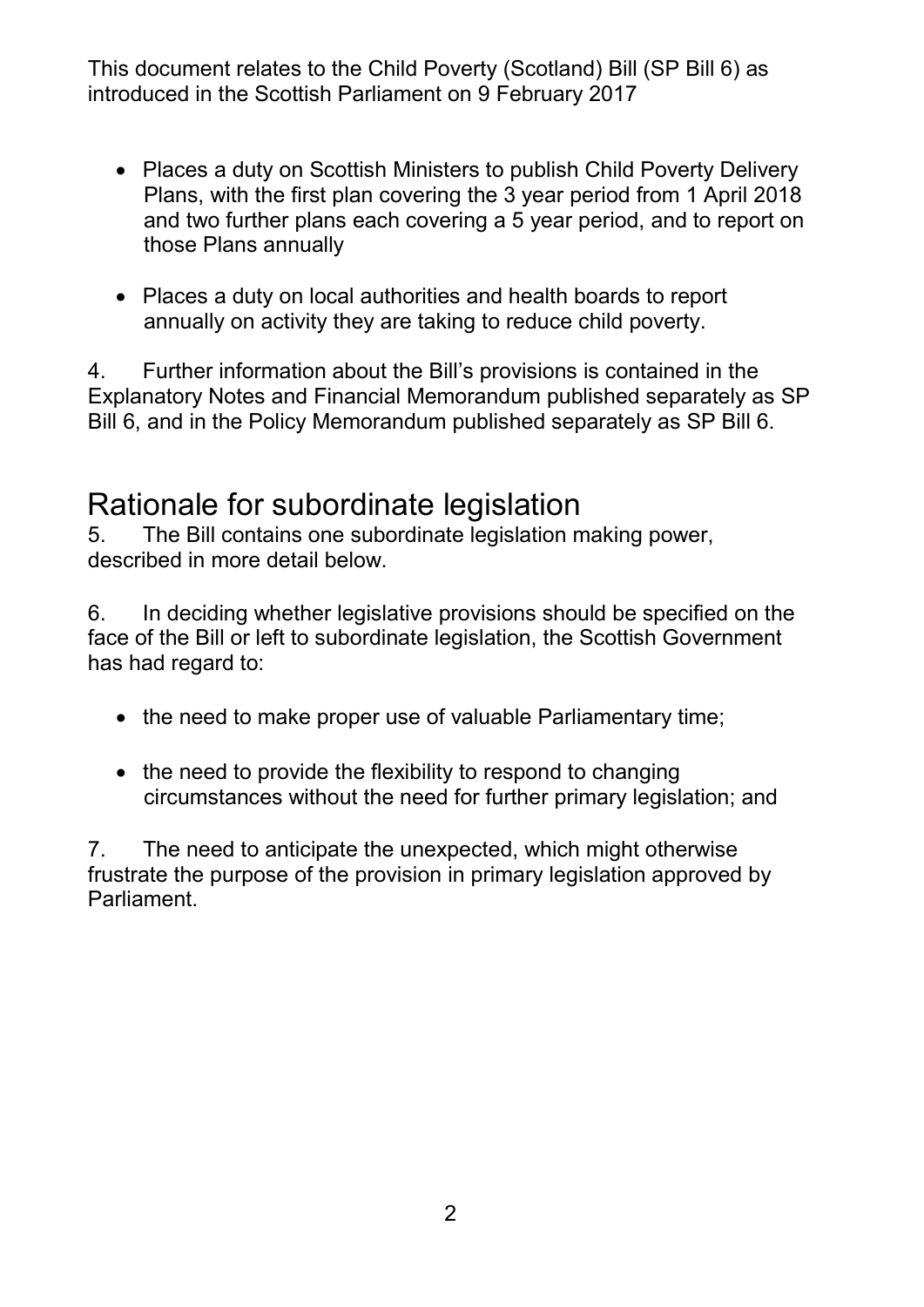### Delegated Powers

Section 3 – Absolute poverty

Power conferred on: Power exercisable by:regulations made by Scottish the Scottish Ministers statutory instrument

## Parliamentary procedure: negative

#### Provision

 8. Section 3(2) allows the Scottish Ministers to make Regulations specifying a change to the base year for the absolute poverty target. Section 3(3) states that these Regulations are subject to the negative procedure.

#### Reason for taking power

 9. Absolute poverty is a measure of whether the incomes of the lowest income households are keeping pace with inflation. The absolute poverty threshold is fixed at the base year. This is the year from which the target measures whether incomes are higher or lower than at some point in the future. In the base year, relative and absolute poverty thresholds will be the same.

 financial year beginning on 1 April 2010. The reason for this is to allow a ten year comparison between the base year and the 2020 target year which was originally set out in the Child Poverty Act 2010. As the Bill sets out that the Scottish Government is moving towards 2030 targets, it is therefore likely that in the future the base year will need to be changed to 2020. This power is therefore only intended to be exercised once. 10. The baseline for the absolute poverty measure is currently the

 standards. The base line needs to cover a relevant time frame with which to measure whether incomes are increasing or not. A ten year reference period allows analysis of change over a period of time long enough to example twenty years or more), the measure loses meaning as the 11. The rationale for updating the absolute poverty base line is to ensure that the absolute poverty measure is consistent with contemporary living reasonably see progress. If the base year is too far back in time (for reference period is no longer relevant.

 absolute poverty is measured, the base year will need to be adjusted as we 12. The rationale for taking this power is that, because of the way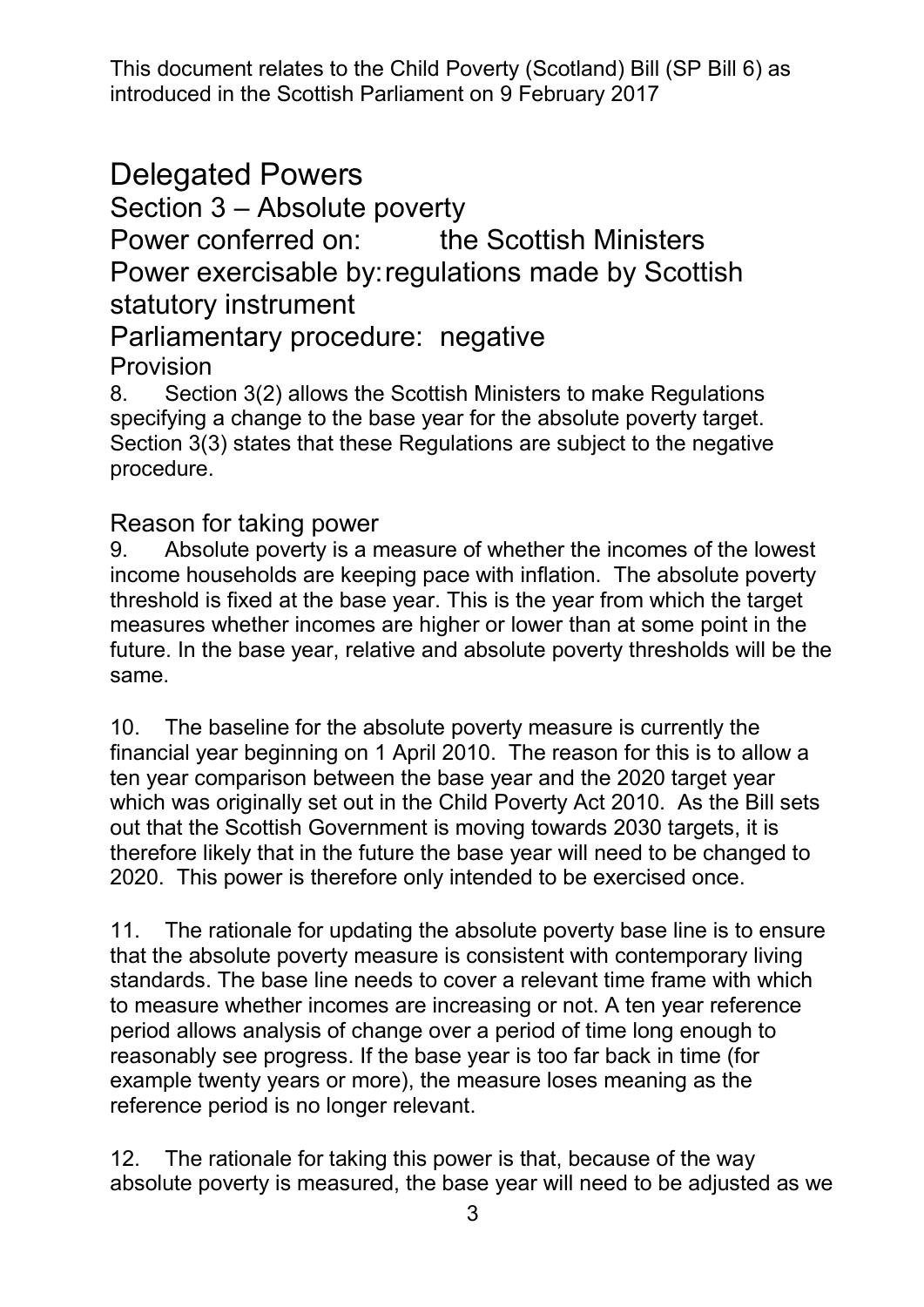move towards the 2030 target date. The power will provide the necessary flexibility to modify the base year in the future. It would not be effective use of Parliament's time for this change (to ensure the economic relevance of the base year) to have to be made by primary legislation.

#### Choice of procedure

-

 13. Any change in the base year for measuring absolute poverty is considered a methodological change (as was seen in the 2011/12 poverty poverty base year<sup>[1](#page-3-0)</sup>). A change to the base year in estimating absolute poverty is a re-classification of 'absolute low income'. Changing the base the relevance of the measure. The negative procedure is therefore estimates for Scotland following the previous change in the absolute year does not change the measure as such, but is necessary to maintain considered appropriate.

<span id="page-3-0"></span>[<sup>1</sup>http://www.gov.scot/Publications/2013/06/2493;](http://www.gov.scot/Publications/2013/06/2493) [https://www.gov.uk/government/uploads/system/uploads/attachment\\_data/f](https://www.gov.uk/government/uploads/system/uploads/attachment_data/file/200691/statistical_notice_16_05_2013.pdf)  [ile/200691/statistical\\_notice\\_16\\_05\\_2013.pdf](https://www.gov.uk/government/uploads/system/uploads/attachment_data/file/200691/statistical_notice_16_05_2013.pdf)